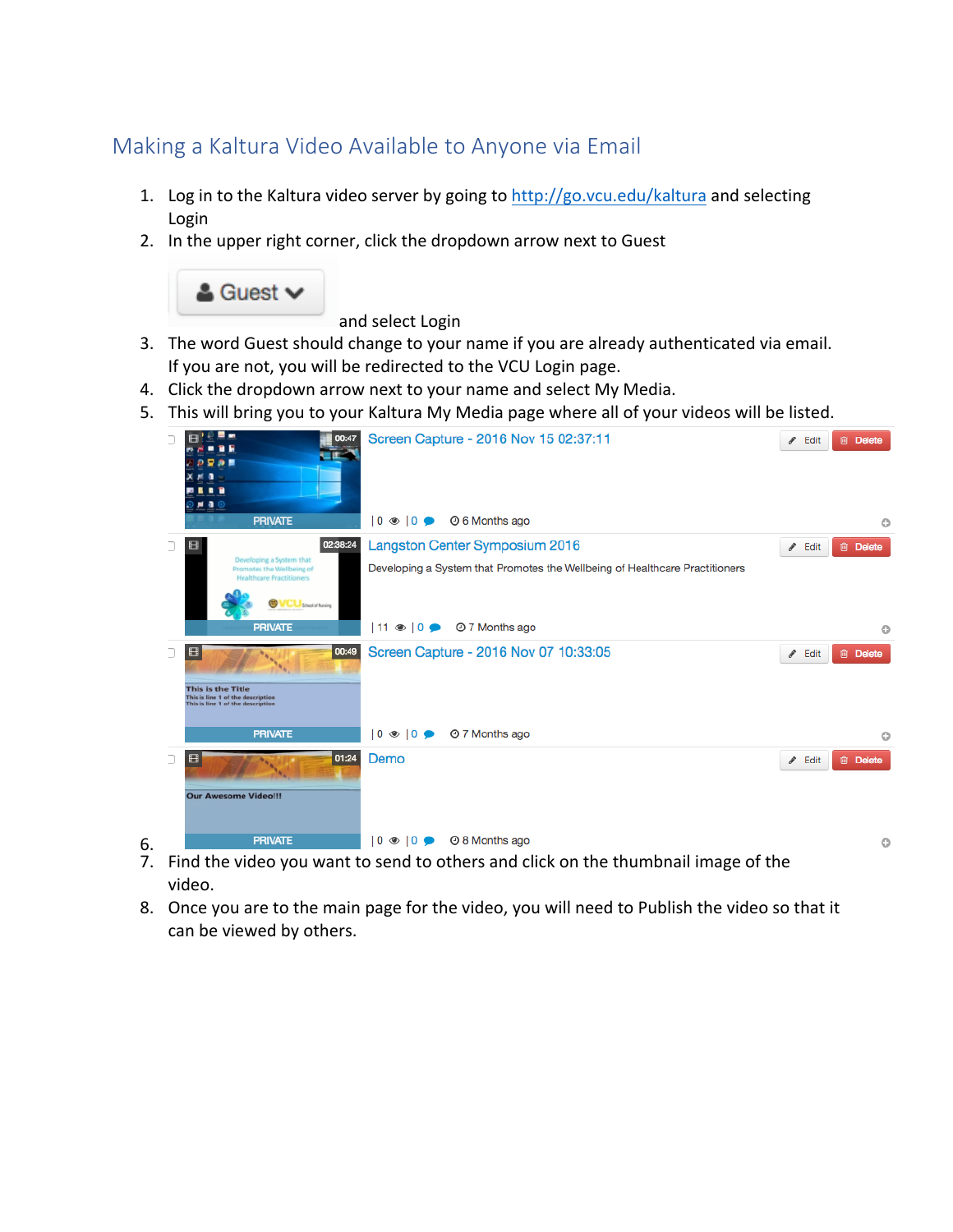| This is the                        |                                 |
|------------------------------------|---------------------------------|
| presentation                       |                                 |
|                                    |                                 |
| (d)<br>0:00 10:40<br>1x            |                                 |
| Test                               | $\circledcirc$ 0<br>$\bullet$ 0 |
| From Suzanne McGinnis 4 Months ago |                                 |
| C Share<br><b>O</b> Details        | ■ Actions ▼                     |
| No description provided            |                                 |
| <b>Tags</b>                        |                                 |

## 9.

10. Click the Actions button on the right side and click Publish

Complete all the required fields and save the entry before you can select to publish it to categories or channels. Edit

11.

- 12. Click the Edit button to fill out any additional information related to the video. Tags are required in order to publish
- 13. Once you add a tag, you can easily download the video or edit the video using the tabs at the top. When you are ready, click the Go To Media link.
- 14. You can now click Actions > Publish.